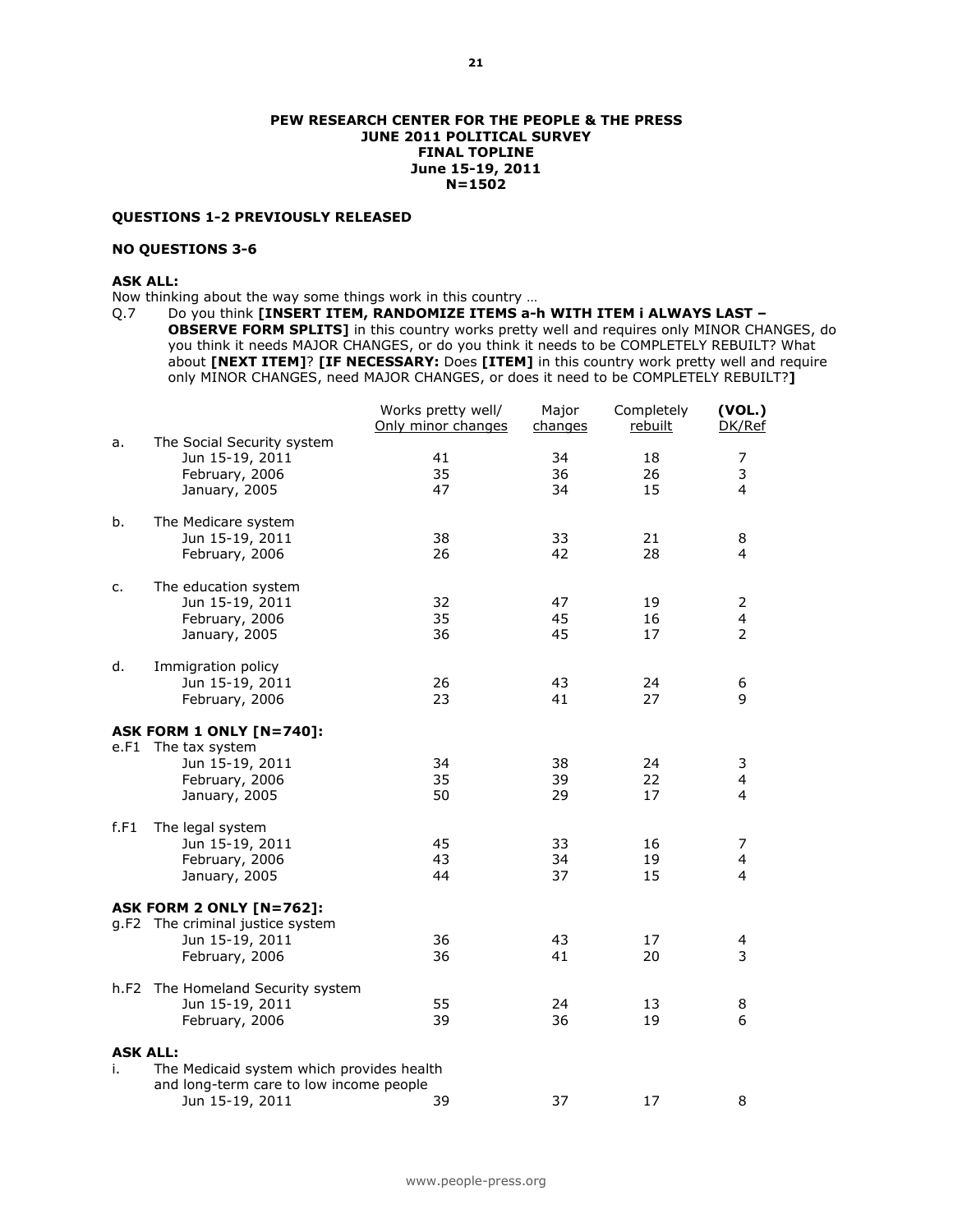### ASK ALL:

Q.8 Now a different kind of question. Which of the following statements comes closer to the way you feel, even if neither is exactly right. [READ]

|                   |                                                                                                                                                                                               | Americans Discuss        |                      |
|-------------------|-----------------------------------------------------------------------------------------------------------------------------------------------------------------------------------------------|--------------------------|----------------------|
| Jun 15-19<br>2011 |                                                                                                                                                                                               | Soc. Sec.<br>Nov $19971$ | AARP<br>Sep $1992^2$ |
| 33                | Older people who can afford it need to give up some government<br>benefits to help the country overcome its economic problems<br>The government needs to keep its promises to older people by | 50                       | 32                   |
| 62<br>3           | maintaining their benefits, even for those who are well-off<br>Both/Neither/Other (VOL.)<br>Don't know/Refused (VOL.)                                                                         | 48                       | 65                   |
|                   |                                                                                                                                                                                               |                          |                      |

#### NO QUESTIONS 9-15, 19-29, 36, 43-48

#### QUESTIONS 16-18, 30-35, 37-42 PREVIOUSLY RELEASED

#### ASK ALL:

Q.49 From what you know, how good a job does each of the following do serving the people it covers? (First,) does [INSERT ITEM; RANDOMIZE] do an excellent, good, only fair, or poor job serving the people it covers? How about [NEXT ITEM]? [IF NECESSARY: Does [ITEM] do an excellent, good, only fair, or poor job serving the people it covers?]] [NOTE: If respondent says they are not covered by the program, prompt "Just your impression from what you know about it."]

|               |                                                                                                              | Excellent | Good | Only<br><u>fair</u> | Poor | (VOL.)<br>DK/Ref |
|---------------|--------------------------------------------------------------------------------------------------------------|-----------|------|---------------------|------|------------------|
| a.            | Social Security<br>Jun 15-19, 2011                                                                           |           | 32   | 40                  | 16   | 5                |
| b.            | Medicare, which provides health care to<br>seniors and people with permanent disabilities<br>Jun 15-19, 2011 |           | 34   | 40                  | 13   | 6                |
| $C_{\bullet}$ | Medicaid, which provides health and<br>long-term care to low income people<br>Jun 15-19, 2011                | 6         | 30   | 40                  | 14   | 10               |
| d.            | Private health insurance<br>Jun 15-19, 2011                                                                  | 5         | 31   | 37                  | 20   |                  |

#### ASK ALL:

l.

Q.50 And from what you know about its financial condition, is [INSERT; RANDOMIZE] in excellent, good, only fair, or poor shape financially? How about [NEXT ITEM]? [IF NECESSARY: Is [ITEM] in excellent, good, only fair, or poor shape financially?]

|                 |           | Only |             | (VOL.) |
|-----------------|-----------|------|-------------|--------|
|                 |           |      |             | DK/Ref |
| Social Security |           |      |             |        |
| Jun 15-19, 2011 | 16        | 32   | 45          | 5      |
|                 | Excellent | Good | <u>fair</u> | Poor   |

<sup>1</sup> November 1997 trend conducted by Princeton Survey Research Associates for Americans Discuss Social Security. Question was part of a list and began "I'm going to read some pairs of statements that give different views on some of these subjects. For each pair, please tell me which statement, A or B, comes closer to the way you feel."

<sup>2</sup> September 1992 question was part of a list and began "People today have many different views about politics, government and social problems. I'm going to read some pairs of statements that give different views on some of these subjects. Of course, these subjects are complicated, and no statement will capture exactly how you feel. For each pair, please tell me which statement, A or B, comes closer to the way you feel."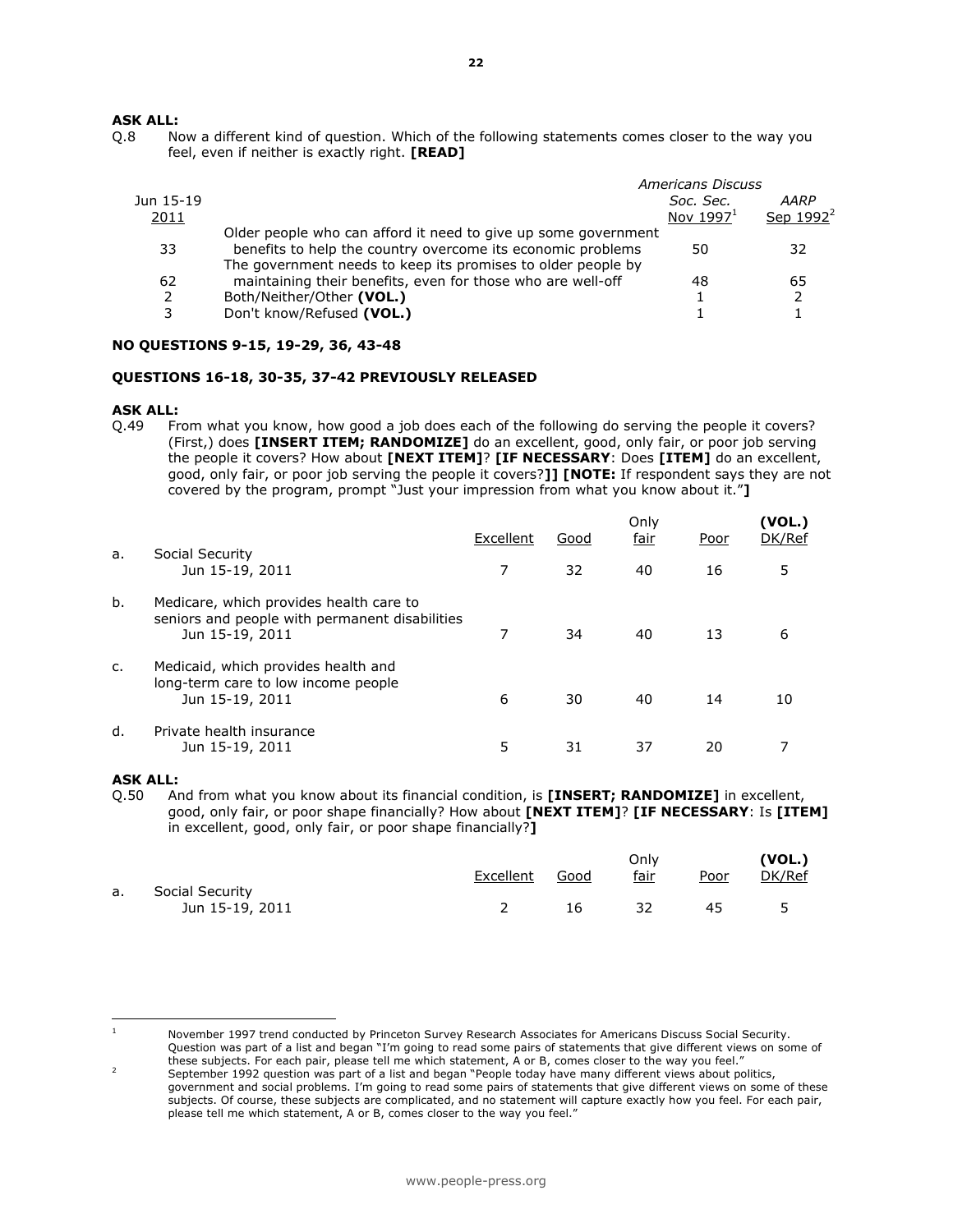## Q.50 CONTINUED…

|    |                             | Excellent | Good | Only<br>fair | <u>Poor</u> | (VOL.)<br>DK/Ref |
|----|-----------------------------|-----------|------|--------------|-------------|------------------|
| b. | Medicare<br>Jun 15-19, 2011 |           | 16   | 38           | 36          | 8                |
| c. | Medicaid<br>Jun 15-19, 2011 |           | 13   | 35           | 37          | 13               |

# **ASK ALL:**<br>0.51 W

What is more important, taking steps to reduce the budget deficit or keeping Social Security and Medicare benefits as they are?

| Jun 15-19 |                                                           | Feb  |
|-----------|-----------------------------------------------------------|------|
| 2011      |                                                           | 1995 |
| 32        | Taking steps to reduce the budget deficit                 | 24   |
| 60        | Keeping Social Security and Medicare benefits as they are | 70   |
| 4         | Both equally (VOL.)                                       |      |
| ↖         | Don't know/Refused (VOL.)                                 | 4    |
|           |                                                           |      |

#### NO QUESTION 52

#### ASK ALL:

#### RANDOMIZE Q.53 AND Q.54

Thinking specifically about Social Security…

Q.53 Which do you think is MORE important when it comes to Social Security's future [READ AND RANDOMIZE]

|           |                                             |                   | Americans Discuss Soc. Sec <sup>3</sup> . |      |      |
|-----------|---------------------------------------------|-------------------|-------------------------------------------|------|------|
| Jun 15-19 |                                             | Feb               | Mav                                       | Feb  | Aug  |
| 2011      |                                             | 2005 <sup>4</sup> | 1999                                      | 1999 | 1998 |
|           | Avoiding any Social Security tax increases  |                   |                                           |      |      |
| 33        | for workers and employers <sup>5</sup>      | 30                | 34                                        | 32   | 33   |
|           | Avoiding any future cuts in Social Security |                   |                                           |      |      |
| 56        | benefit amounts                             | 60                | 53                                        | 59   | 55   |
| 4         | Both/Neither/Other (VOL.)                   | 4                 | 8                                         | 5    |      |
| 6         | Don't know/Refused (VOL.)                   | ь                 |                                           |      |      |
|           |                                             |                   |                                           |      |      |

#### ASK ALL:

L

#### RANDOMIZE Q.53 AND Q.54

Q.54 If there are financial sacrifices that come with changing Social Security [READ AND RANDOMIZE]

|                                          | Mav  | Feb  | Aug                                       |
|------------------------------------------|------|------|-------------------------------------------|
|                                          | 1999 | 1999 | 1998                                      |
| Should people of all income levels share |      |      |                                           |
| in the financial sacrifices              | 46   | 46   | 47                                        |
| Should higher income people who can most |      |      |                                           |
| afford it make the financial sacrifices  | 47   | 47   | 46                                        |
| Both/Neither/Other (VOL.)                | 4    |      | 3                                         |
| Don't know/Refused (VOL.)                | 4    | 4    |                                           |
|                                          |      |      | Americans Discuss Soc. Sec <sup>6</sup> . |

<sup>3</sup> Question was asked as part of a list and began "People have different opinions about how the Social Security system might be changed for the future. We'd like your opinion on what policymakers' priorities should be when they are making decisions about Social Security's future."

<sup>4</sup> Question began "When decisions about Social Security's future are being made, which do you think is more important?" 5 In 2005 and Americans Discuss Social Security trend, first response option read " Avoiding any tax increases for workers and employers."

<sup>6</sup> Question was asked as part of a list and began "People have different opinions about how the Social Security system might be changed for the future. We'd like your opinion on what policymakers' priorities should be when they are making decisions about Social Security's future." Response options were "Having people of all income levels share in the financial sacrifices that might come with changing the Social Security program" and "Having those who can most afford it – higher income people – make the financial sacrifices that might come with changing the Social Security program."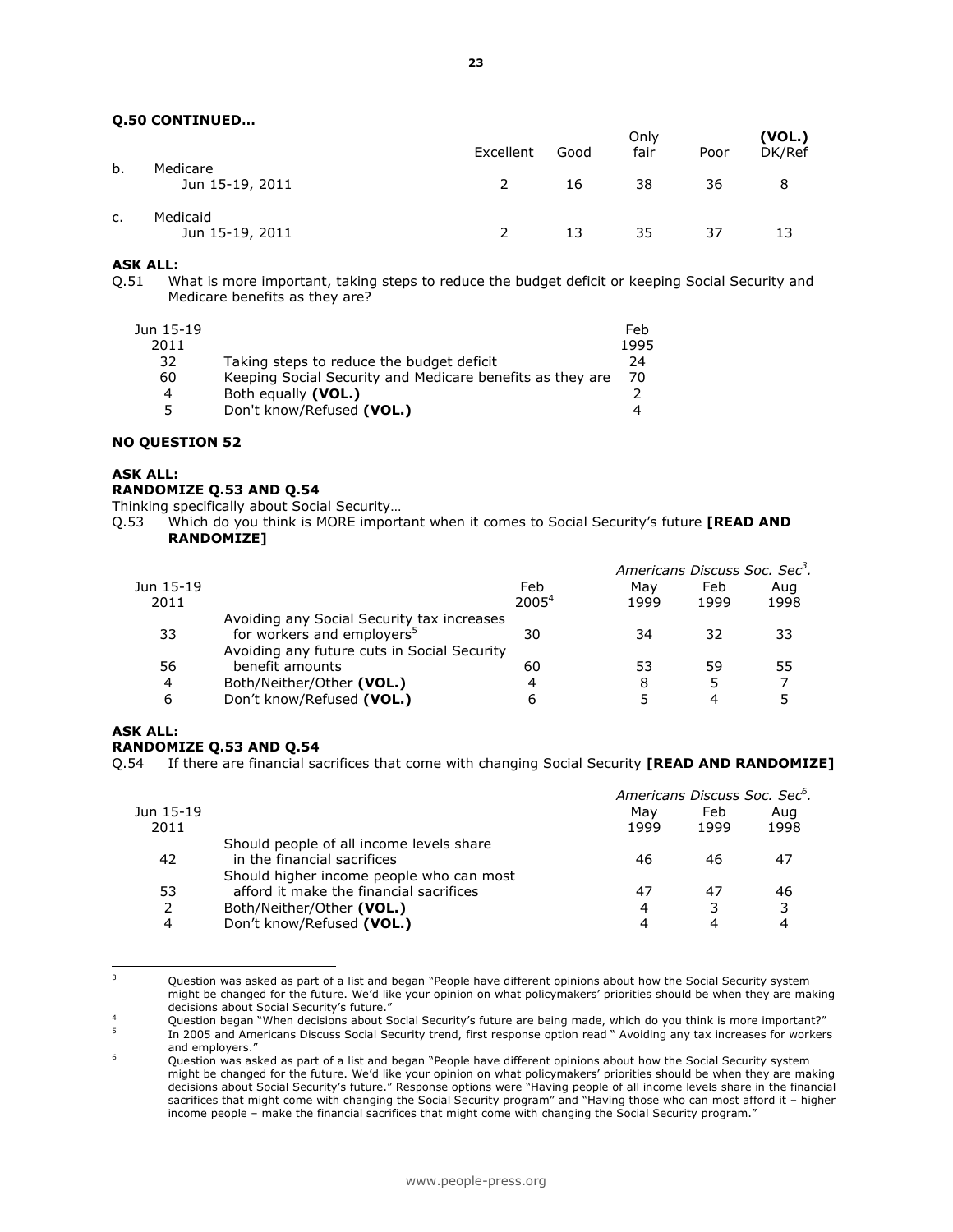# ASK ALL:

Q.55 From what you know about the Medicare program that provides health care for seniors and people with permanent disabilities, does the program make it [READ; RANDOMIZE OPTIONS 1 AND 2 WITH 3 ALWAYS LAST]

Jun 15-19

2011

- 16 Too easy to get medical care and treatments that may not be necessary
- 32 Too difficult to get medical care and treatments that may be necessary<br>40 [OR] Is Medicare coverage about right
- [OR] Is Medicare coverage about right
- 1 Other/Mixed (VOL.)
- 11 Don't know/Refused (VOL.)

### ASK ALL:

Q.56 Which comes closer to your view, even if neither is exactly right? **[READ AND RANDOMIZE]** 

Jun 15-19

2011

- People on Medicare need to be responsible for more of the costs of their
- 31 health care in order to keep the program financially secure
- 61 People on Medicare already pay enough of the cost of their health care
- \* Both (VOL.)
- 1 Neither (VOL.)
- \* Other  $(vOL.)$ <br>6 Don't know/Re
- Don't know/Refused (VOL.)

# **ASK ALL:**<br>0.57 Ar

And one question about a current debate over the MEDICAID program for low income people. Which comes closer to your view? [READ AND RANDOMIZE]

Jun 15-19

2011

- States should be able to cut back on who is eligible for Medicaid<br>37 in order to deal with budget problems
- 37 in order to deal with budget problems<br>58 I ow income people should not have the
- $58$  Low income people should not have their Medicaid benefits taken away
- \* Both (VOL.)<br>1 Neither (VOL
- Neither (VOL.)
- 1 Other (VOL.)
- 2 Don't know/Refused (VOL.)

#### NO QUESTIONS 58-59

#### ASK ALL:

Q.60 Please tell me whether you or anyone in your household currently receives [INSERT ITEM]? What about [INSERT ITEM; RANDOMIZE]? ...

|                |                                             | Yes | No | (VOL.)<br>DK/Ref |
|----------------|---------------------------------------------|-----|----|------------------|
| a.             | Social Security payments<br>Jun 15-19, 2011 | 37  | 62 |                  |
| b.             | Medicare benefits<br>Jun 15-19, 2011        | 30  | 68 |                  |
| $\mathsf{C}$ . | Medicaid benefits<br>Jun 15-19, 2011        | 16  | 82 |                  |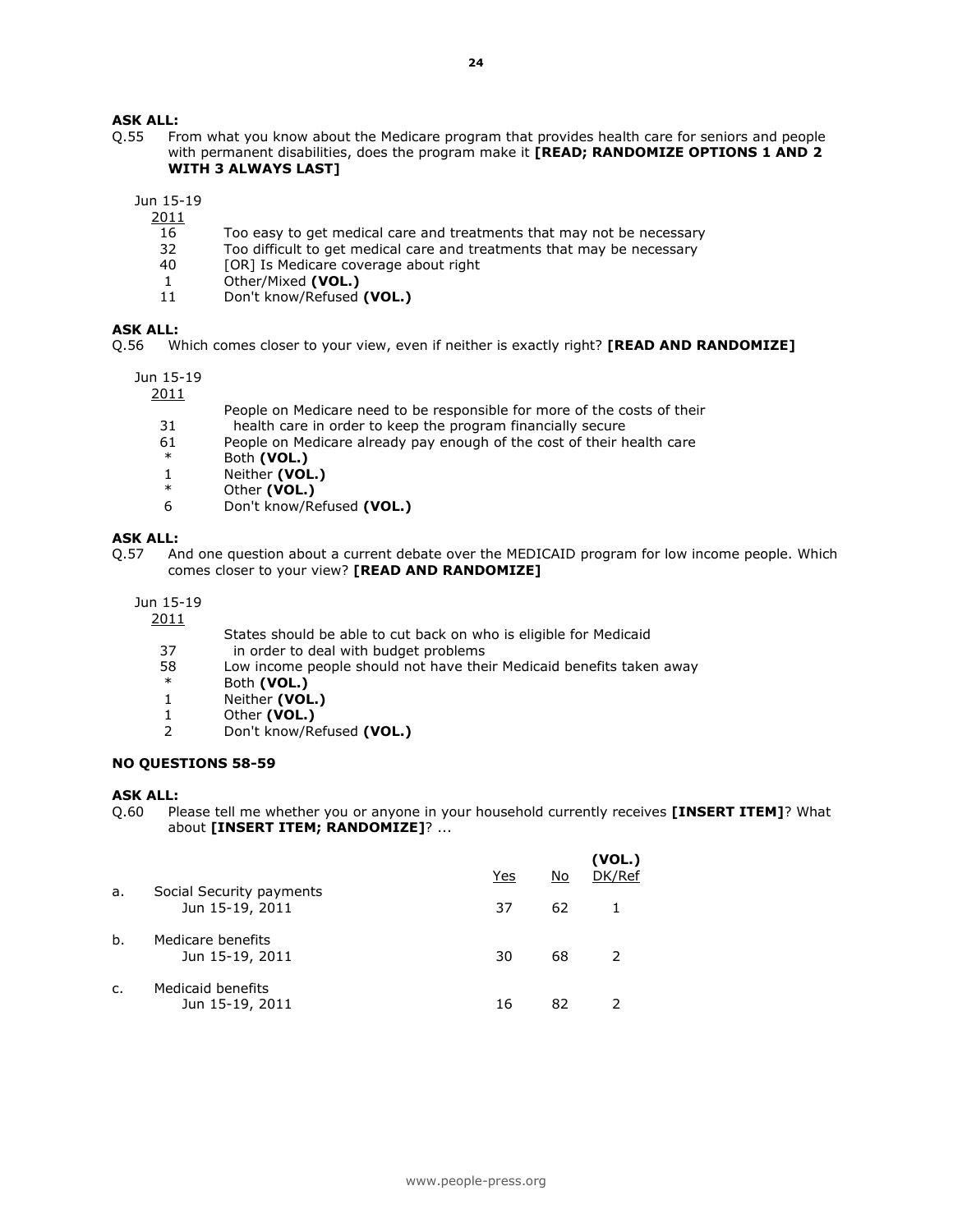# **ASK ALL:**<br>Q.61 Ar

Are you or someone in your household covered by a private health insurance plan, such as insurance provided through an employer or purchased for an individual or family?

 Jun 15-19 2011

72 Yes

28 No

1 Don't know/Refused (VOL.)

## NO QUESTIONS 62-71, 76

#### QUESTIONS 72-75, 77-83 PREVIOUSLY RELEASED

#### ASK ALL:

PARTY In politics TODAY, do you consider yourself a Republican, Democrat, or independent?

**ASK IF INDEP/NO PREF/OTHER/DK/REF (PARTY=3,4,5,9):**<br>PARTYLN As of today do you lean more to the Republican Pa

As of today do you lean more to the Republican Party or more to the Democratic Party?

|                      |            |      |                                 | (VOL.)         | (VOL.)       |                         |            |            |
|----------------------|------------|------|---------------------------------|----------------|--------------|-------------------------|------------|------------|
|                      |            |      |                                 | No             |              | Other (VOL.)            | Lean       | Lean       |
|                      | Republican |      | Democrat Independent preference |                | party        | DK/Ref                  | <u>Rep</u> | <u>Dem</u> |
| Jun 15-19, 2011      | 26         | 34   | 32                              | 4              | $\ast$       | 4                       | 13         | 13         |
| May 25-30, 2011      | 24         | 33   | 38                              | 3              | $\ast$       | $\overline{2}$          | 15         | 17         |
| Mar 30-Apr 3, 2011   | 25         | 32   | 37                              | 3              | $\ast$       | 3                       | 17         | 16         |
| Mar 8-14, 2011       | 24         | 33   | 38                              | 3              | $\ast$       | $\overline{2}$          | 17         | 15         |
| Feb 22-Mar 1, 2011   | 24         | 33   | 37                              | 3              | $\ast$       | 3                       | 15         | 16         |
| Feb 2-7, 2011        | 24         | 31   | 39                              | 3              | $\ast$       | $\overline{2}$          | 16         | 16         |
| Jan 5-9, 2011        | 27         | 32   | 35                              | 4              | $\ast$       | $\overline{2}$          | 15         | 14         |
| Dec 1-5, 2010        | 25         | 33   | 34                              | 5              | $\mathbf{1}$ | $\overline{2}$          | 13         | 14         |
| Nov 4-7, 2010        | 26         | 30   | 37                              | 4              | $\ast$       | $\overline{2}$          | 17         | 13         |
| Oct 27-30, 2010      | 25         | 34   | 31                              | 6              | $\mathbf{1}$ | $\overline{\mathbf{4}}$ | 13         | 11         |
| Oct 13-18, 2010      | 25         | 31   | 36                              | 4              | $\ast$       | 3                       | 16         | 13         |
| Aug 25-Sep 6, 2010   | 24         | 32   | 39                              | $\overline{2}$ | $\ast$       | $\overline{2}$          | 15         | 17         |
| Jul 21-Aug 5, 2010   | 26         | 33   | 34                              | 4              | $\ast$       | 3                       | 14         | 14         |
| Jun 16-20, 2010      | 27         | 34   | 34                              | 3              | $\mathbf{1}$ | $\overline{2}$          | 15         | 15         |
| <b>Yearly Totals</b> |            |      |                                 |                |              |                         |            |            |
| 2010                 | 25.2       | 32.7 | 35.2                            | 3.6            | $\cdot$      | 2.8                     | 14.5       | 14.1       |
| 2009                 | 23.9       | 34.4 | 35.1                            | 3.4            | .4           | 2.8                     | 13.1       | 15.7       |
| 2008                 | 25.7       | 36.0 | 31.5                            | 3.6            | $\cdot$ 3    | 3.0                     | 10.6       | 15.2       |
| 2007                 | 25.3       | 32.9 | 34.1                            | 4.3            | .4           | 2.9                     | 10.9       | 17.0       |
| 2006                 | 27.8       | 33.1 | 30.9                            | 4.4            | .3           | 3.4                     | 10.5       | 15.1       |
| 2005                 | 29.3       | 32.8 | 30.2                            | 4.5            | $\cdot$ 3    | 2.8                     | 10.3       | 14.9       |
| 2004                 | 30.0       | 33.5 | 29.5                            | 3.8            | .4           | 3.0                     | 11.7       | 13.4       |
| 2003                 | 30.3       | 31.5 | 30.5                            | 4.8            | $.5\,$       | 2.5                     | 12.0       | 12.6       |
| 2002                 | 30.4       | 31.4 | 29.8                            | 5.0            | .7           | 2.7                     | 12.4       | 11.6       |
| 2001                 | 29.0       | 33.2 | 29.5                            | 5.2            | .6           | 2.6                     | 11.9       | 11.6       |
| 2001 Post-Sept 11    | 30.9       | 31.8 | 27.9                            | 5.2            | $.6\,$       | 3.6                     | 11.7       | 9.4        |
| 2001 Pre-Sept 11     | 27.3       | 34.4 | 30.9                            | 5.1            | .6           | 1.7                     | 12.1       | 13.5       |
| 2000                 | 28.0       | 33.4 | 29.1                            | 5.5            | $.5\,$       | 3.6                     | 11.6       | 11.7       |
| 1999                 | 26.6       | 33.5 | 33.7                            | 3.9            | $.5\,$       | 1.9                     | 13.0       | 14.5       |
| 1998                 | 27.9       | 33.7 | 31.1                            | 4.6            | .4           | 2.3                     | 11.6       | 13.1       |
| 1997                 | 28.0       | 33.4 | 32.0                            | 4.0            | .4           | 2.3                     | 12.2       | 14.1       |
| 1996                 | 28.9       | 33.9 | 31.8                            | 3.0            | .4           | 2.0                     | 12.1       | 14.9       |
| 1995                 | 31.6       | 30.0 | 33.7                            | 2.4            | .6           | 1.3                     | 15.1       | 13.5       |
| 1994                 | 30.1       | 31.5 | 33.5                            | 1.3            | $- -$        | 3.6                     | 13.7       | 12.2       |
| 1993                 | 27.4       | 33.6 | 34.2                            | 4.4            | 1.5          | 2.9                     | 11.5       | 14.9       |
| 1992                 | 27.6       | 33.7 | 34.7                            | 1.5            | 0            | 2.5                     | 12.6       | 16.5       |
| 1991                 | 30.9       | 31.4 | 33.2                            | 0              | 1.4          | 3.0                     | 14.7       | 10.8       |
| 1990                 | 30.9       | 33.2 | 29.3                            | 1.2            | 1.9          | 3.4                     | 12.4       | 11.3       |
| 1989                 | 33         | 33   | 34                              | $- -$          | $- -$        | $- -$                   | $-$        | $-$        |
| 1987                 | 26         | 35   | 39                              | $-$            | $-$          | $-$                     | $-$        | $-$        |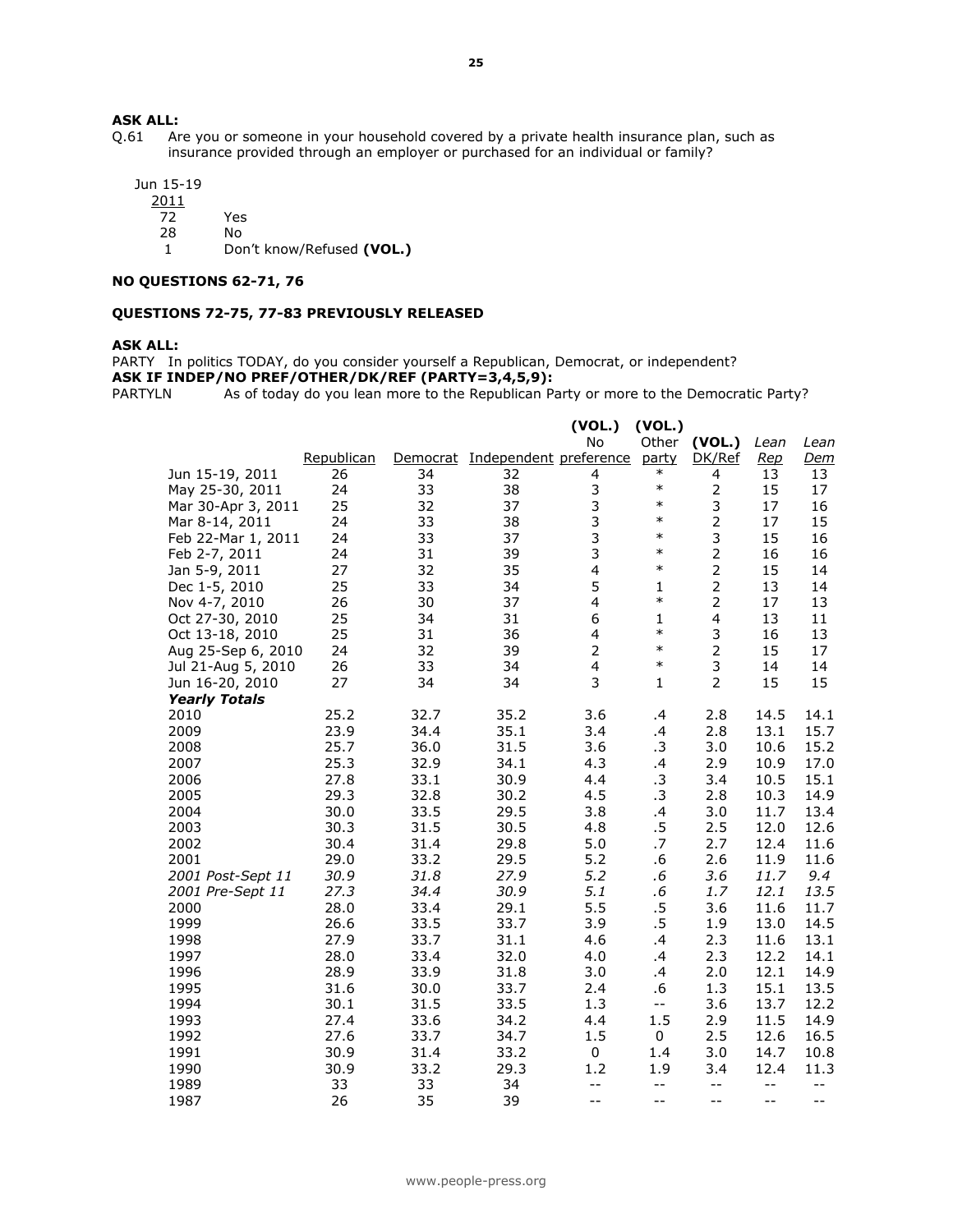# ASK ALL:

| I EAPAR I YZ |  |  |
|--------------|--|--|
|              |  |  |

From what you know, do you agree or disagree with the Tea Party movement, or don't you have an opinion either way?

|                          |              |          |            | (VOL.)   |         | Not       |
|--------------------------|--------------|----------|------------|----------|---------|-----------|
|                          |              |          | No opinion | Haven't  | (VOL.)  | heard of/ |
|                          | <u>Agree</u> | Disagree | either way | heard of | Refused | DK        |
| Jun 15-19, 2011          | 20           | 26       | 50         |          |         |           |
| May 25-30, 2011          | 18           | 23       | 54         |          |         |           |
| Mar 30-Apr 3, 2011       | 22           | 29       | 47         |          |         |           |
| Mar 8-14, 2011           | 19           | 25       | 54         |          |         |           |
| Feb 22-Mar 1, 2011       | 20           | 25       | 52         |          |         |           |
| Feb 2-7, $2011^7$        | 22           | 22       | 53         |          |         |           |
| Jan 5-9, 2011            | 24           | 22       | 50         |          |         |           |
| Dec 1-5, 2010            | 22           | 26       | 49         |          |         |           |
| Nov 4-7, 2010            | 27           | 22       | 49         |          |         |           |
| Oct 27-30, 2010 (RVs)    | 29           | 25       | 32         |          |         | 13        |
| Oct 13-18, 2010 (RVs)    | 28           | 24       | 30         |          |         | 16        |
| Aug 25-Sep 6, 2010 (RVs) | 29           | 26       | 32         |          |         | 13        |
| Jul 21-Aug 5, 2010       | 22           | 18       | 37         |          |         | 21        |
| Jun 16-20, 2010          | 24           | 18       | 30         |          | $\ast$  | 27        |
| May 20-23, 2010          | 25           | 18       | 31         |          |         | 25        |
| Mar 11-21, 2010          | 24           | 14       | 29         |          |         | 31        |
|                          |              |          |            |          |         |           |

L

In the February 2-7, 2011 survey and before, question read "...do you strongly agree, agree, disagree or strongly disagree with the Tea Party movement…"In October 2010 and earlier, question was asked only of those who had heard or read a lot or a little about the Tea Party. In May through October, it was described as: "the Tea Party movement that has been involved in campaigns and protests in the U.S. over the past year." In March it was described as "the Tea Party protests that have taken place in the U.S. over the past year.